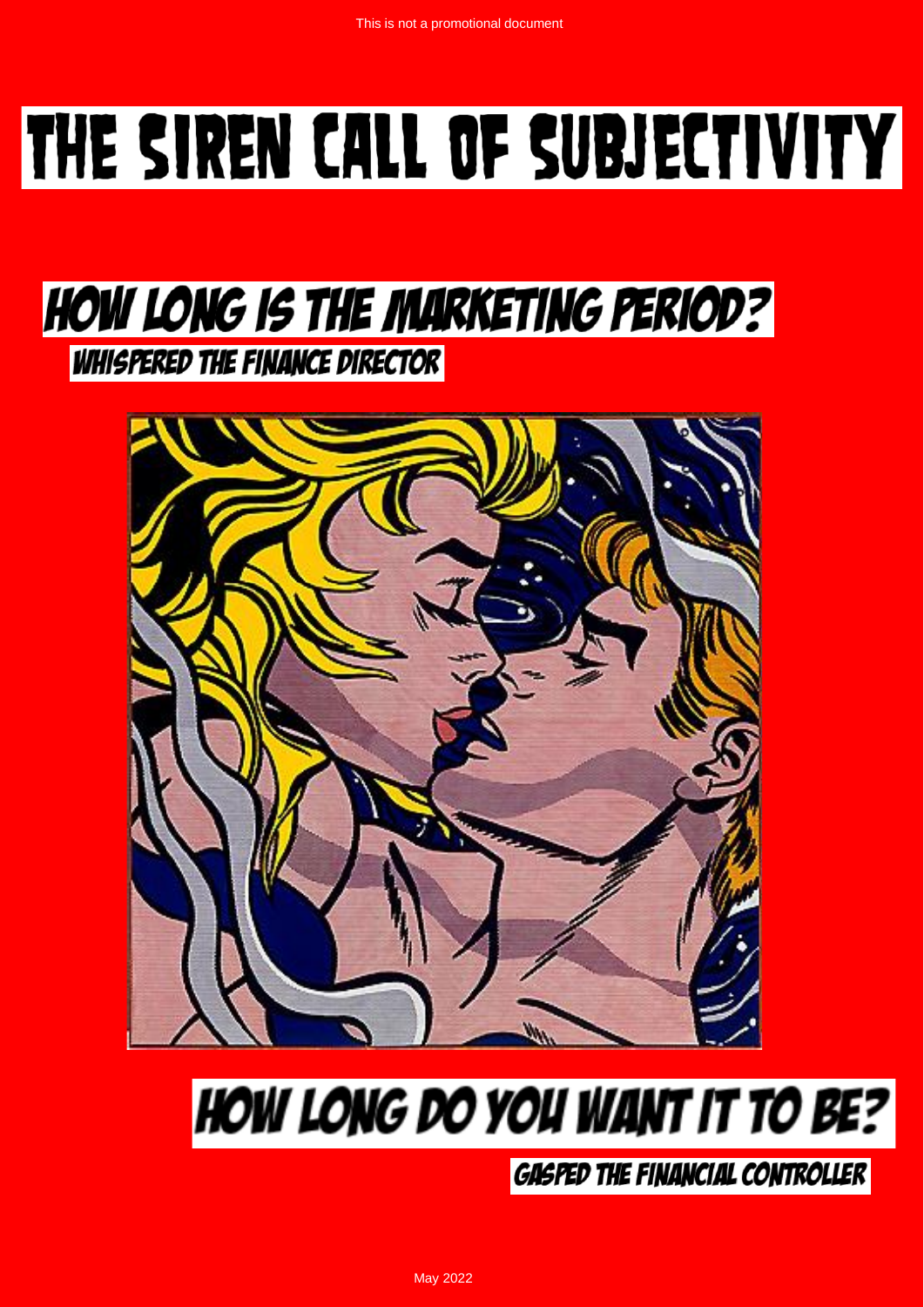#### **The Siren Call of Subjectivity**

As a young-buck equity analyst, my favourite book was Terry Smith's '*Accounting for Growth*'.

Beyond an interest in accounting shenanigans, I enjoyed the backstory of one of the best-known figures in British finance. The book is a truth-to-power narrative that got Smith fired from - and sued by - UBS Phillips & Drew. Many of the book's case studies were drawn from his employer's corporate clients.

Recognising that the tasty stuff is typically buried in the small print, Smith advocated reading accounts from the back. If you ever think to invite me to dinner, be forewarned that much of my day is spent reading accounting endnotes. Here are some recent favourites.

#### **Revenue recognition**

Purplebricks, the UK's largest online estate agent, came onto our screens because it was trading at net cash, with the shares having fallen over 95% from their peak. Purplebricks enjoys a double-feature today, kicking off with IFRS15.

The introduction of this accounting standard in January 2018 chucked a gas canister into the construction and contracting industry inferno. For Interserve & Carillion shareholders, IFRS15 was equally illuminating and destructive.

The costs associated with delivering long-term contracts are typically front-loaded. Under the old IAS percentage of completion method, profits were also front-loaded because firms simply took the known costs during the period and added an assumed margin to get to the revenue number.

But under IFRS15, firms delivering long-term contracts must report revenue according to a five-step model, focused on identifying and satisfying performance obligations, shifting the focus from inputs to outcomes.

For example, when delivering an outsourced call centre contract, the client is interested in achieving customer service KPIs. This outcome is the performance obligation. The client is not interested in the up-front costs incurred by the outsourcing firm in setting up the new call centre – the input. Therefore, under IFRS15 revenues become more stable year-on-year, whilst costs are front-loaded and profits are back-loaded, as compared to IAS 18 where more revenue and profit were recognised during initial the 'transformation phase' and less during the later 'delivery phase'.

In essence, IFRS15 led to deferred revenues and profits across sectors dependent on long-term contracts.

Back to Purplebricks. The firm applies the IFRS15 revenue model to the sale of property. From the customer's point of view, the performance obligation is selling the property. Photos, floorplans, listings and viewings, much like the costs incurred by the outsourcing firm during the transformation phase, are necessary expenses, but not the objective of the exercise.

In fact, the company recognises this explicitly by offering a money-back guarantee if a property fails to sell or achieves an acceptable offer within ten months. However, the accountants at Purplebricks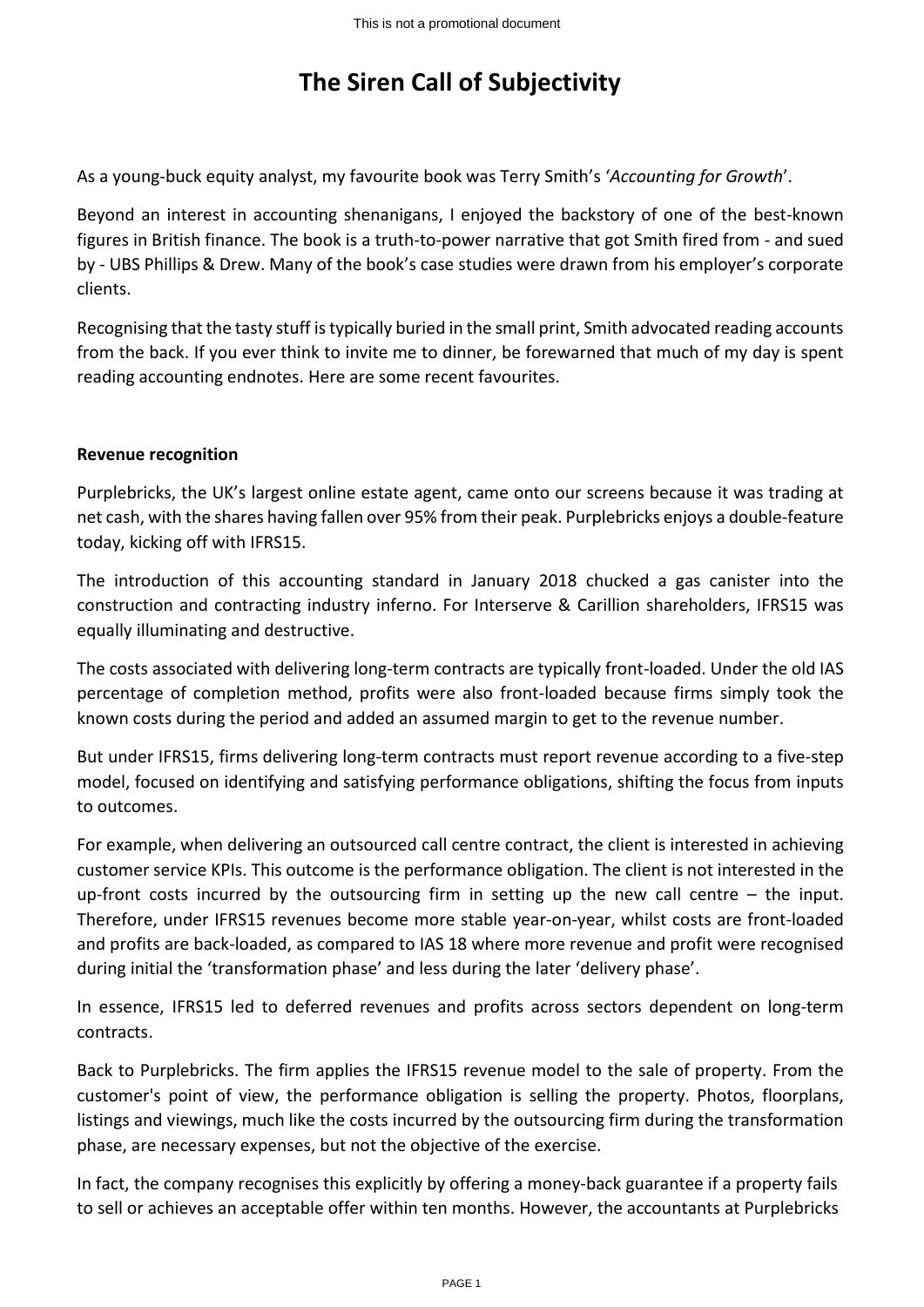argue that the performance obligation is the process of marketing the property, rather than the ultimate sale.

Therefore, revenue is recognised sooner rather than later at the final sale. This approach also introduces the siren call of subjectivity.

*'How long is the marketing period?' whispered the (fictional) Finance Director.*

*'How long do you want it to be?' gasped the (illustrative) Financial Controller.*

If the company decides to assume a shorter marketing period, revenues are recognised more quickly, with increased profits in the current period, but a reduction in profits in future periods.

In the six months to October 2021, instructions fell by 38%, but revenue came in only 7% lower thanks, in part, to an assumed reduction in the length of time it would take to sell those properties. While of benefit to the income statement, this assumption also left its mark on the balance sheet and cashflow statement with a £4.6m cash outflow to deferred income, a stark contrast to the £7.1m inflow during the previous year.

As such, it can be argued that Purplebricks' revenue recognition is at odds with IFRS15, with the substance of the agreement that it has with its customers and with the practice of other listed estate agents like Foxtons. As a result, I believe that a restatement is inevitable.

In response, a Purplebricks spokesperson said: "The policy has been applied consistently since the introduction of IFRS 15 and is part of our audited / reviewed financial statements. Following the introduction of the Money Back Guarantee, revenue is constrained to the amount which we do not expect to refund to customers under that arrangement."

#### **Factoring receivables**

In its 2021 annual report, Purplebricks outlines how the debt arising from customers who choose to pay later is sold on to a factoring firm, at a discount to the face value of the debt. This allows Purplebricks to get cash into the business sooner, whilst making any bad debt issues someone else's problem. On paper, this is a good idea, particularly if you have cashflow issues. Firms that factor their receivables usually do. But PURP was sat on £58m net cash at the half-year mark, and factoring is expensive. In the 2021 financial year factoring cost Purplebricks £4.7m. That's 5.2% of revenues.

Given that an estate agent aspires to 10% margins in a good year, and the fact that Purplebricks doesn't need the cash, the question is why factor? By factoring, the company is pretty much condemning itself to be eternally loss-making. So, there must be a good reason for doing it.

The reason, I suspect, is that a meaningful number of 'pay later' customers are bad or non-payers. Without factoring, the firm would instead have to take a bad debt provision, which would be an operating cost. However, factoring receivables is a financing cost, which pushes this £4.7m charge below the line. In other words, the only thing worse than a £4.7m factoring charge below the line, is a £4.7m bad debt provision above the line.

In response, a Purplebricks spokesperson said: "Collecting debt is a specialist skill and is not a core process of an estate agent. It would have required considerable investment in central overhead which was not the right one for the business at the time. It also provides a significant cashflow benefit for the business."